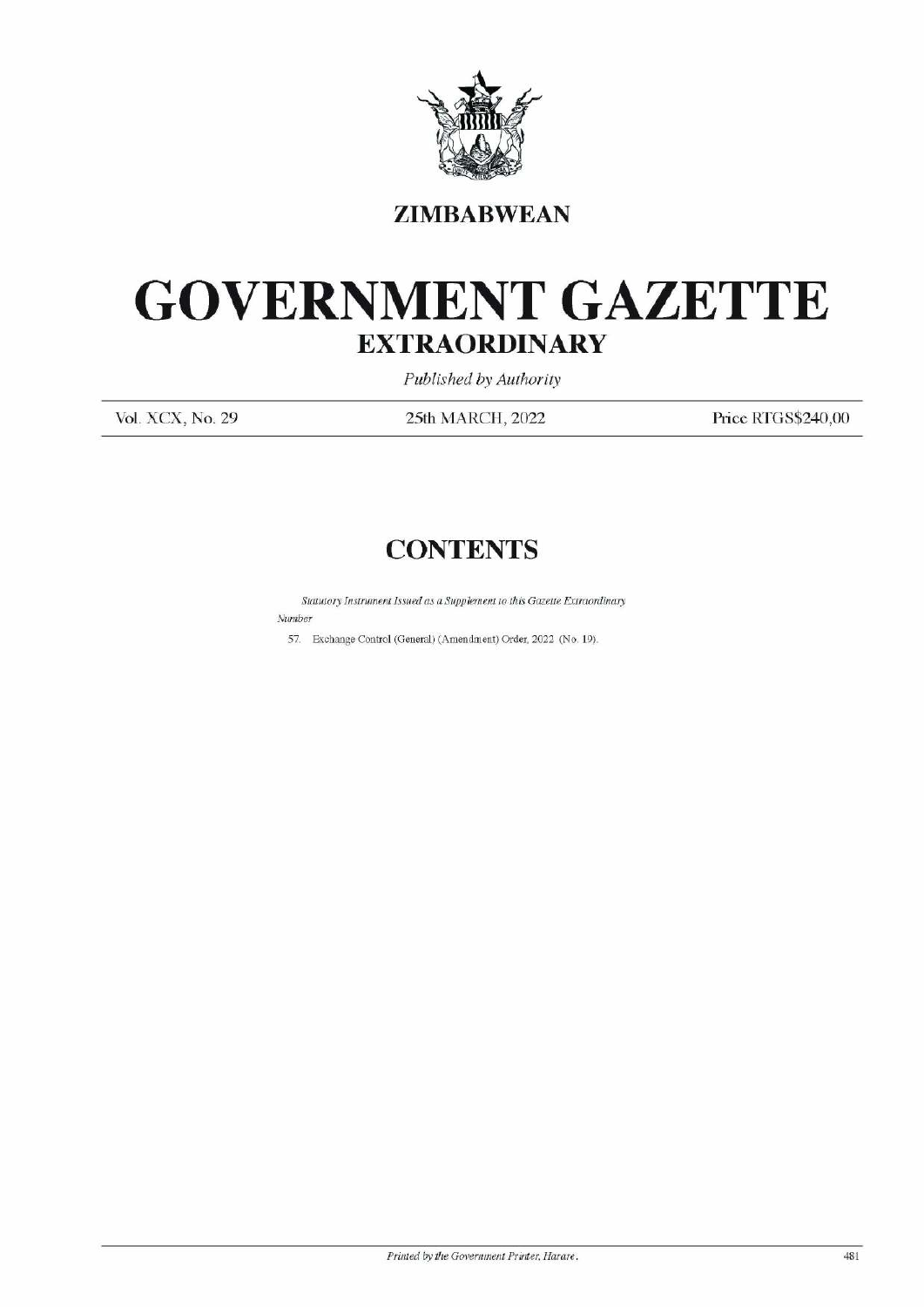Statutory Instrument 57 of 2022. Statutory Instrument 57 of 2022.<br>Exchange Control (General) (Ar

Exchange Control (General) (Amendment) Order, 2022 (No. 19)

IT is hereby notified that the Reserve Bank of Zimbabwe, in terms of section 40 of the Exchange Control Regulations, 1996, and with the approval of the Minister of Finance and Economic Development, has made the following order: —

1. This order may be cited as the Exchange Control (General) (Amendment) Order, 2022 (No. 19).

2. The Exchange Control (General) Order, 1996, published in Statutory Instrument 110 of 1996 (hereinafter called "the principal order') is amended in section 13 ("Exports") in subsection (1) by the repeal of paragraphs (b) and (c) the substitution of —

- "(b) the maximum amount of Zimbabwean currency notes and coins that may be taken out of Zimbabwe on the personor inthe baggage of a person leaving Zimbabwe shall be twenty thousand Zimbabwean dollars;
	- (c) the maximum amount of foreign currency that may be taken out of Zimbabwe on the person or in the baggage of a person who is leaving Zimbabwe shall be a total of five thousand United States dollars or its equivalent in any other currency or combination of currencies." .

3. Section 14 of the principal order is repealed and substituted by—

## "Possession of currency in the departure or transit lounge

14. (1) The amount of Zimbabwean currency that a person who is about to leave Zimbabwe may possess, without authorization in terms of section 22 of the Exchange Control Regulations, Statutory Instrument 109 of 1996, in the departure or transit lounge of an airport or other port of entry or exit, shall be twenty thousand Zimbabwean dollars.

(2) The amount of foreign currency that a person who is about to leave Zimbabwe may possess, without authorisation in